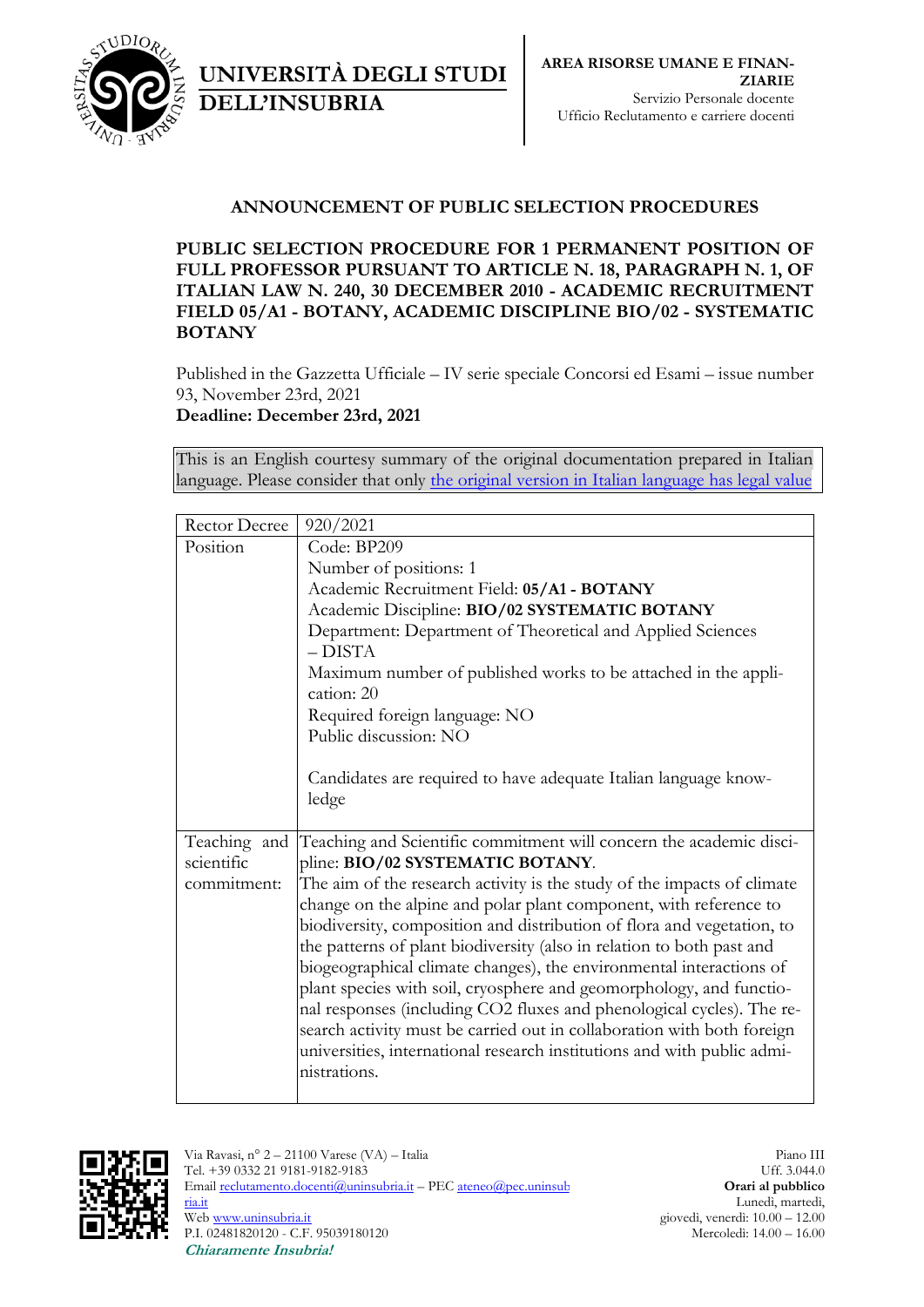

UNIVERSITÀ DEGLI STUDI DELL'INSUBRIA

| Salary                                       | The salary depends on whether they are full-time or part-time full pro-<br>fessors and in accordance with the provisions of the D.P.R. 15th de-<br>cember 2011, n. 232 (Regulation for professors and researchers' sala-<br>ries)<br>The salary for full time full professor amounts to Euro 75.431,75 per<br>year, gross to the recipient.<br>The salary for part-time full professor amounts to Euro 49.355,72<br>per year, gross to the recipient<br>The amount may be subject to adjustment in the event of variations<br>in the law                                                                                                                                                                                                                                                                                                                                                                                                                                                                                                                                                                                                                                                                                                                                                                                                                                                                                                                                                                                                                                                                                                                                                                                                                                                                                                                                                                                                                                                                                                                                           |
|----------------------------------------------|------------------------------------------------------------------------------------------------------------------------------------------------------------------------------------------------------------------------------------------------------------------------------------------------------------------------------------------------------------------------------------------------------------------------------------------------------------------------------------------------------------------------------------------------------------------------------------------------------------------------------------------------------------------------------------------------------------------------------------------------------------------------------------------------------------------------------------------------------------------------------------------------------------------------------------------------------------------------------------------------------------------------------------------------------------------------------------------------------------------------------------------------------------------------------------------------------------------------------------------------------------------------------------------------------------------------------------------------------------------------------------------------------------------------------------------------------------------------------------------------------------------------------------------------------------------------------------------------------------------------------------------------------------------------------------------------------------------------------------------------------------------------------------------------------------------------------------------------------------------------------------------------------------------------------------------------------------------------------------------------------------------------------------------------------------------------------------|
| Admission<br>and Eligibility<br>requirements | The selection procedure is open to:<br>a) Candidates who obtained a National Scientific Qualification pursu-<br>ant to art. 16 of Law 240/2010 in the academic recruitment field or in<br>one of the academic recruitment field included in the same group of<br>academic recruitment fields and for the functions of Full Professor;<br>b) Candidates who are suitably qualified pursuant to Law 210/1998<br>for the level of Full Professor limited to the duration thereof;<br>c) Professors working in other Italian Universities as Full Professor;<br>d) Academics abroad regularly engaged in research or teaching at uni-<br>versity level in a position on a level with those under this call, based<br>on the table of correspondence determined by the Ministry (Min. De-<br>May<br>2011<br>http://attiministeriali.miur.it/me-<br>236,<br>02<br>cree<br>dia/177284/tab_corrispondenze_posizioni_accademiche.pdf)<br>Applicants must be in possession of the established requirements at<br>the closing date for the submission of an application for selection.<br>Exclusion from the selection procedure will be provided via a reaso-<br>ned measure from the Rector communicated to those concerned.<br>Also, under no circumstances may those with family relationship up<br>to the 4th degree with professors to the recruiting Department inclu-<br>ding the Rector, General Director, or any member of the Board of<br>Governors of the University, participate in the procedure.<br>The following applicants may not participate in the selection proce-<br>dures:<br>1) Those who are not entitled to exercise civil and political rights;<br>2) Those who have been dismissed or relieved from office with a Pu-<br>blic Administration for consistently poor performance;<br>3) Those who have been dismissed from a civil service job in accor-<br>dance with Art. 127, section (d) of Pres. Decree 3, 10.01.1957.<br>This Administration guarantees fairness and equal opportunity to men<br>and women in access to employment and employment conditions. |
| Application<br>for the                       | To participate in the selection, candidates must submit their applica-<br>procedure<br>available<br>only<br>using<br>the<br>the<br>tion<br>on<br>web<br>at:                                                                                                                                                                                                                                                                                                                                                                                                                                                                                                                                                                                                                                                                                                                                                                                                                                                                                                                                                                                                                                                                                                                                                                                                                                                                                                                                                                                                                                                                                                                                                                                                                                                                                                                                                                                                                                                                                                                        |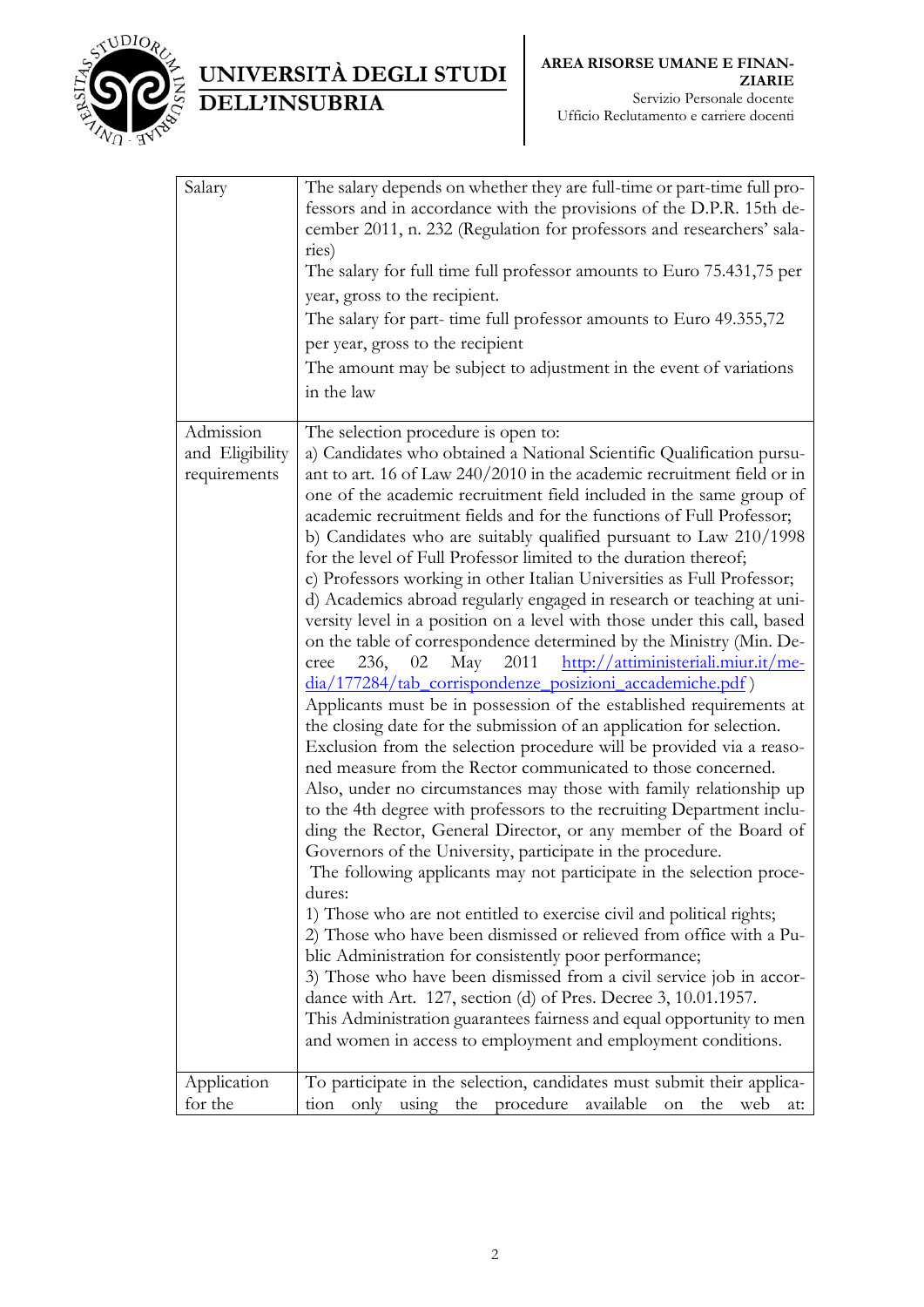

## UNIVERSITÀ DEGLI STUDI DELL'INSUBRIA

| selection | $\frac{https://pica.cineca.it/uninsubria/}{https://pica.cineca.it/uninsubria/}$ otherwise they will be excluded |
|-----------|-----------------------------------------------------------------------------------------------------------------|
| procedure | from the selection.                                                                                             |
|           | The application may be filled via web using any computer with Inter-                                            |
|           | net connection within the deadline. Note: You need to complete the                                              |
|           | application by completing all required fields and attaching all required                                        |
|           | files.                                                                                                          |
|           | Candidates should submit:                                                                                       |
|           | 1. The application form, which has to be signed, under penalty of ex-                                           |
|           | clusion;                                                                                                        |
|           | 2. A copy of a valid identity document (either Identity Card or Pass-                                           |
|           | port);                                                                                                          |
|           | 3. A copy of fiscal ID;                                                                                         |
|           | 4. CV, duly dated and signed;                                                                                   |
|           | 5. Pdf file of "dichiarazione sostitutiva di atto di notorietà" (attached                                       |
|           | outline "Allegato B") duly dated and signed, which certifies that every                                         |
|           | information in the CV is true.                                                                                  |
|           | 6. A list of submitted publications, duly dated and signed (attached                                            |
|           | outline "Allegato C");                                                                                          |
|           | 7. Publications relevant for the selection procedure                                                            |
|           | The application form shall clearly state the candidate's name and sur-                                          |
|           | name, date and place of birth.                                                                                  |
|           | All candidates must, likewise, declare on their own account:                                                    |
|           | 1 - Their citizenship;                                                                                          |
|           | 2 - That they have not been convicted of a crime nor are they aware                                             |
|           | of being subject to criminal proceedings or of any pending criminal                                             |
|           | proceedings against them                                                                                        |
|           | 3 - that they enjoy full political rights, giving the name of the munici-                                       |
|           | pality whose electoral roll they are registered on to vote, or the reasons                                      |
|           | for which they are not registered or for which they have been removed                                           |
|           | from the roll; candidates who are citizens of foreign countries must                                            |
|           | declare that they enjoy full political and civil rights in their home coun-                                     |
|           | try or declare the reason why they do not enjoy these rights;                                                   |
|           | 4 - Military service status (for italian citizens born before 1985) Re-                                         |
|           | garding military service, Italian citizens who are eligible must either                                         |
|           | have already done it or been exempted from doing it.                                                            |
|           | 5 - That they have not been dismissed from office with a Public Ad-                                             |
|           | ministration for consistently poor performance nor from a civil service                                         |
|           | job in accordance with Art. 127, section (d) of Pres. Decree 3<br>10.01.1957;                                   |
|           | 6 - Domicile (address, phone number email or pec address) that they                                             |
|           | choose for the purposes of the application                                                                      |
|           | 7 - That they are not related by blood or marriage up to the "fourth                                            |
|           | degree of kinship" (as understood in Italian, e.g. up to cousins and                                            |
|           | cousins of the candidate's spouse) to the Rector, the university's                                              |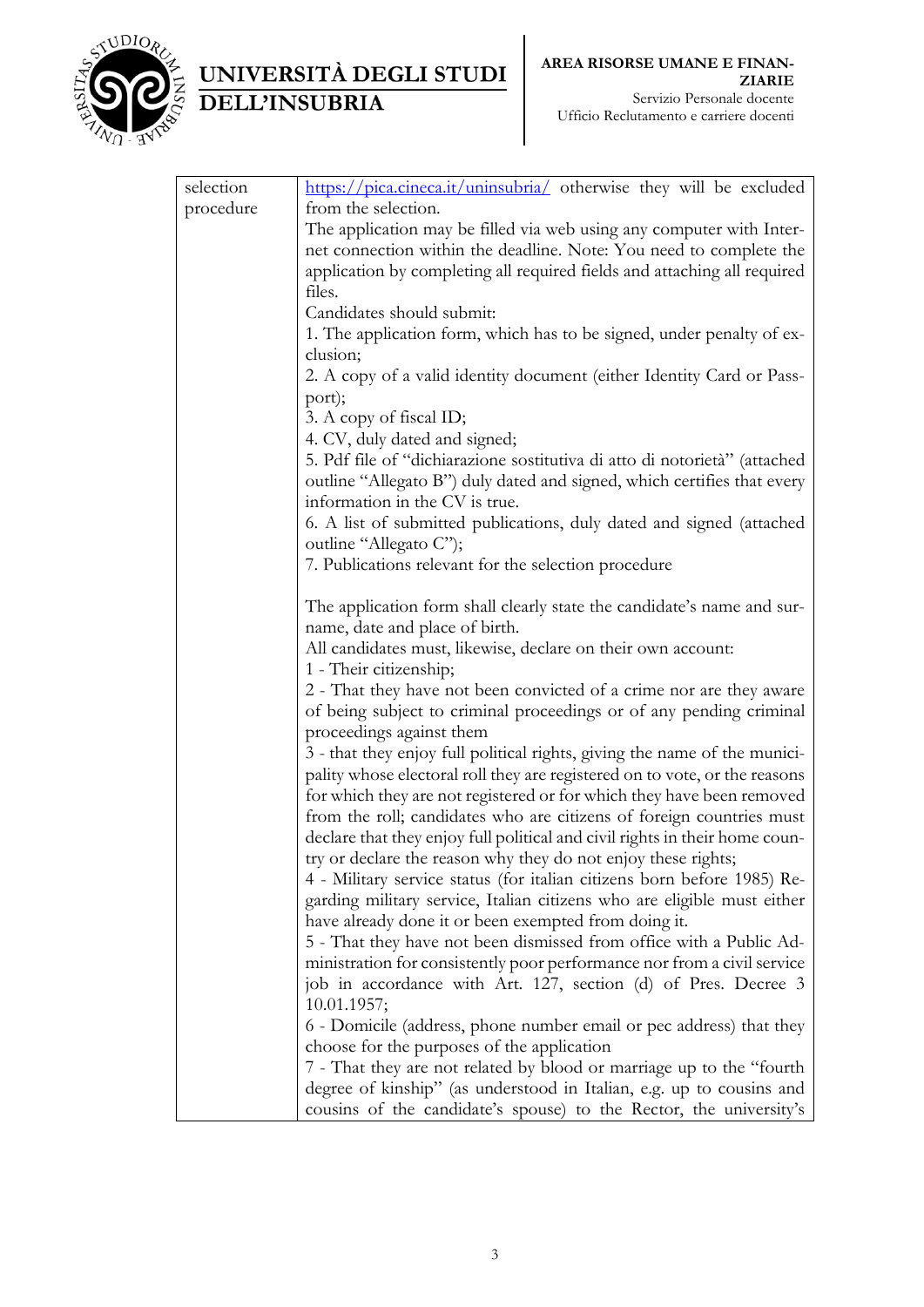

## UNIVERSITÀ DEGLI STUDI DELL'INSUBRIA

|                                        | Managing Director, a member of the university's Board of Governors<br>or a Professor working at the Department of Physics are not permitted<br>to apply for the post advertised here.<br>8 - That they are in possession of one of the requirements for admis-<br>sion indicated in Art. 2 of this selection call;<br>9 - That they have adequate Italian language knowledge                                                                                                                                                                                                                                                                                                                                                                                                                                                                                                                                                                                                                                                                                                                                                                                                                                                                                                                                                                                                                                                                                                                                                                                                                                                                                                                                                                                                                                                                      |
|----------------------------------------|---------------------------------------------------------------------------------------------------------------------------------------------------------------------------------------------------------------------------------------------------------------------------------------------------------------------------------------------------------------------------------------------------------------------------------------------------------------------------------------------------------------------------------------------------------------------------------------------------------------------------------------------------------------------------------------------------------------------------------------------------------------------------------------------------------------------------------------------------------------------------------------------------------------------------------------------------------------------------------------------------------------------------------------------------------------------------------------------------------------------------------------------------------------------------------------------------------------------------------------------------------------------------------------------------------------------------------------------------------------------------------------------------------------------------------------------------------------------------------------------------------------------------------------------------------------------------------------------------------------------------------------------------------------------------------------------------------------------------------------------------------------------------------------------------------------------------------------------------|
| Scientific Pu-<br>blications           | Candidates must upload their publications in pdf of the capacity of<br>30 MB each one. If your publication exceeds 30 MB, you can split it<br>following the number order in your publications list (attached C) e.g.<br>publication n. 1 - title - part n. 1 etc.<br>Published works not uploaded within the closing date shall not be<br>taken into consideration by the Examining Board, even if they are<br>mentioned in the publications list (attached $C$ – publications list).<br>If a candidate presents more publications than required, the Exami-<br>ning Board will evaluate the publications in the order specified in the<br>list of publications produced by the candidate, up to the limit provi-<br>ded.<br>For the purposes of this selection procedure only published works or<br>texts accepted for publication as provided under current standards<br>shall be accepted for evaluation, along with essays in anthologies and<br>journal articles published in hard copy or digital format excluding in-<br>ternal notes or departmental reports. Publications have to take into<br>account the current legislation regarding editorial activity and copy-<br>right.<br>For joint-authored publications, the candidates may include a state-<br>ment confirming their contribution. Otherwise, joint-authored publi-<br>cations may be evaluated provided it is possible to identify the indivi-<br>dual contribution of the candidate on the basis of its coherence with<br>their overall scientific activity.<br>Publications have to be edited in italian, french, english, german and<br>spanish. In case of procedures in linguistic subjects, it is also admitted<br>the relative language mentioned in the announcement.<br>The University can carry out controls and ask for the original papers<br>and publications. |
| Exclusion<br>from the com-<br>petition | Candidates are conditionally admitted to the selection procedure. The<br>exclusion, due to lack of the requirements on the expiry date, can be<br>ordered at any time. The exclusion is ordered by motivated Rector's<br>decree and is notified to the person concerned.                                                                                                                                                                                                                                                                                                                                                                                                                                                                                                                                                                                                                                                                                                                                                                                                                                                                                                                                                                                                                                                                                                                                                                                                                                                                                                                                                                                                                                                                                                                                                                          |
| Examining<br>Commission                | The Commission is identified in accordance with the provisions of the<br>University Regulation governing the public selection procedure for the<br>permanent position of Full and Associate Professor and is appointed<br>by a Rector's Decree, published online on the University website.                                                                                                                                                                                                                                                                                                                                                                                                                                                                                                                                                                                                                                                                                                                                                                                                                                                                                                                                                                                                                                                                                                                                                                                                                                                                                                                                                                                                                                                                                                                                                       |